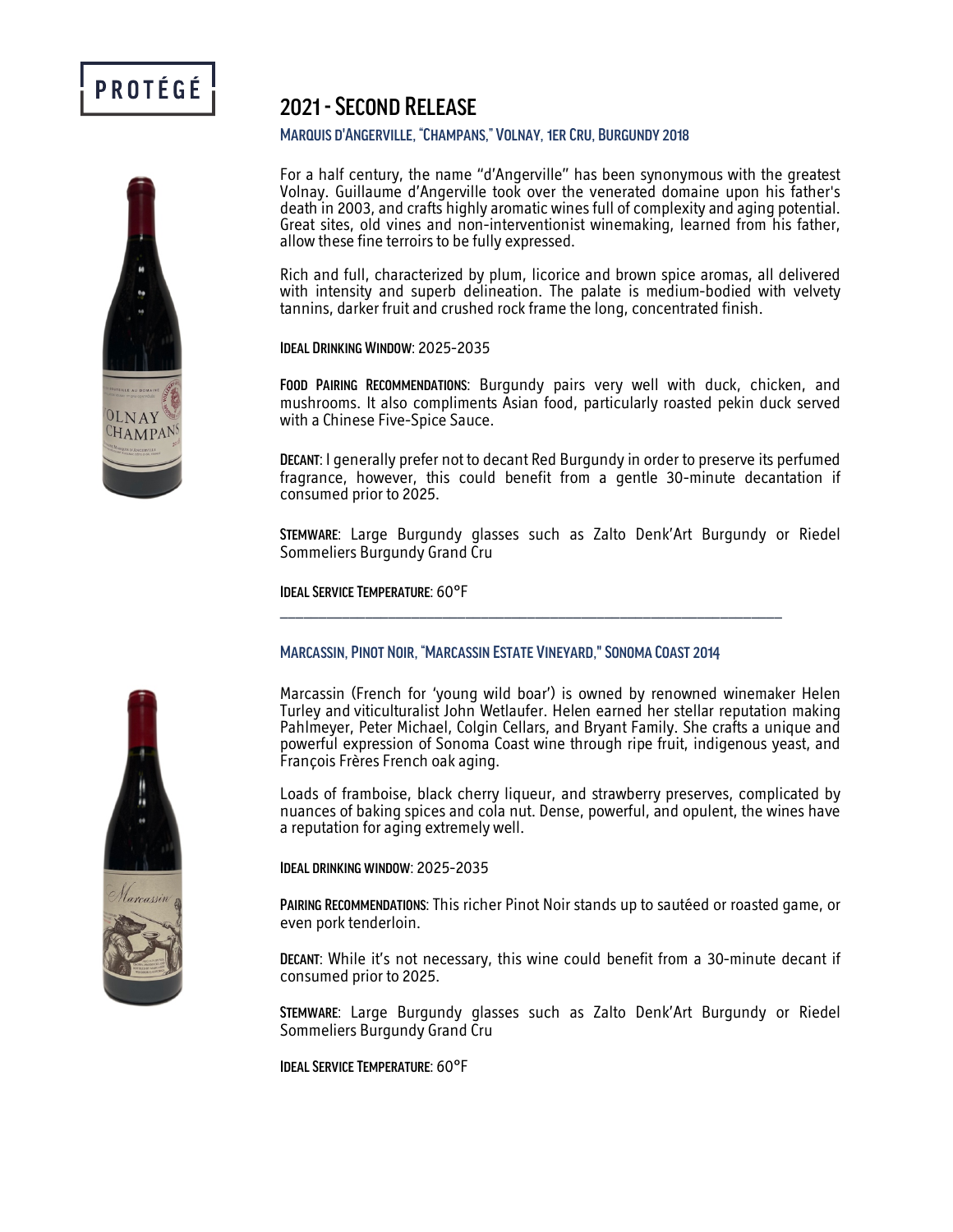#### Jean-Louis Chave, Hermitage, Rhône Valley 2007

Jean-Louis Chave represents the 16th generation of unbroken winemaking lineage in the Northern Rhône Valley dating back to 1481. Jean Louis joined his father Gérard in 1992 after earning a degree in oenology at UC Davis.

The key to perfect balance is in their mastery of blending. The Chave family has never released a single vineyard Hermitage. Produced from 100% Syrah, the wine is assembled from outstanding vineyards throughout the region. However, the backbone comes from 50-80 year-old vines located in the steep, granitic "Les Bessards."

The Chave methods are thoroughly traditional—low yields, whole-cluster fermentation, and minimal new oak. The result is the haunting aroma of lavender and Herbs de Provence, followed by powerful flavors of black and blue berries, pepper bacon, and scorched earth.

Ideal drinking window: 2022-2032

Food Pairing Recommendations: Fantastic with grilled or roasted pork, game, beef, or lamb, as well as most smoked meats. It is also very good with hearty Asian-inspired dishes.

DECANT: 1-2 hours in advance

Stemware: Large glasses such as Zalto Denk'Art Bordeaux or Riedel Sommeliers Hermitage Grand Cru

\_\_\_\_\_\_\_\_\_\_\_\_\_\_\_\_\_\_\_\_\_\_\_\_\_\_\_\_\_\_\_\_\_\_\_\_\_\_\_\_\_\_\_\_\_\_\_\_\_\_\_\_\_\_\_\_\_\_\_\_\_\_\_\_\_

Ideal Service Temperature: 65°F

#### Alban, Syrah, "Reva," Edna Valley 2007

The original "Rhône Ranger," John Alban is a pioneer of the Rhône revolution that swept through California's Central Coast. His estate is located in the Edna Valley, near Arroyo Grande in San Luis Obispo County.

Reva is pure Syrah grown in light, chalky soils. This combination results in a wine with inky color, concentrated flavors, and a unique iodine and oyster shell aromatic. Densely-packed blueberry and crème de cassis, with licorice, smoke and candied-violet nuances adding complexity.

Ideal drinking window: 2025-2035

Food Pairing Recommendations: Fantastic with grilled or roasted pork, game, beef, or lamb, as well as most smoked meats. It is also very good with hearty Asian-inspired dishes.

Decant: 2-4 hours in advance

STEMWARE: STEMWARE: Large glasses such as Zalto Denk'Art Bordeaux or Riedel Sommeliers Hermitage Grand Cru

Ideal Service Temperature: 65°F